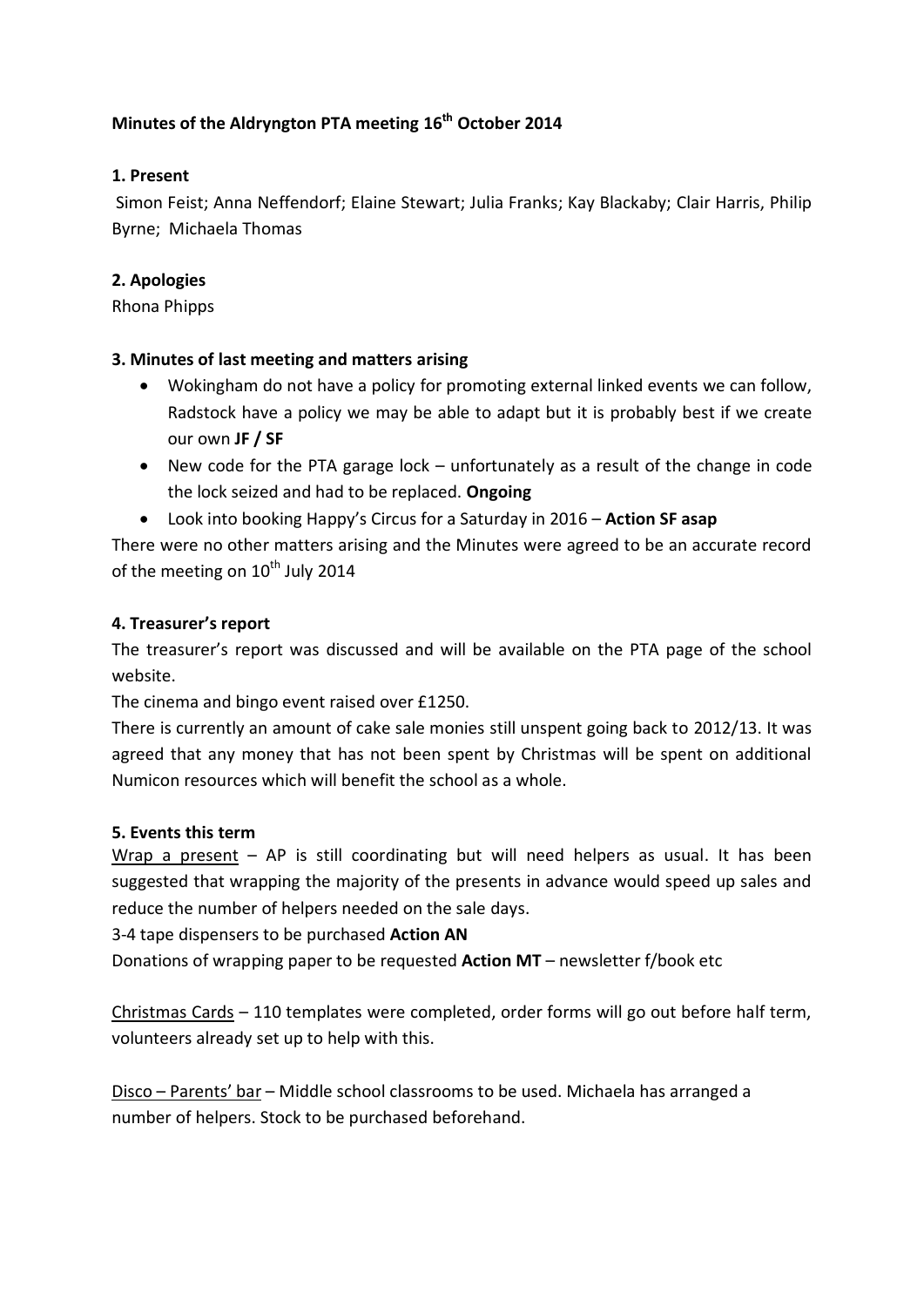Christmas fair – need to set up a working group for this activity. PB offered to lead

TEN will need to be completed in someone else's name as AN has reached the limit for this year.

Letters for raffle donations to go out asap

Olga Jones – possibility of music in the hall? **SF to contact**

A parent has offered to donated some indian food

Martin and Pole advertising boards to be organised

Possible to use some kind of garden gazebo as a structure for Santa's Grotto

#### **6. School funding partnership**

Quotes are now in for the replacement pool cover roller. They range from around £2500 to over £8000. A decision has yet to be made regarding which quote to accept.

ES presented the following large scale projects to the meeting for consideration.

#### PTA funding requests - October 2014

Large scale projects -outdoors

- 1. School field the school field is a key school facility but it is of poor quality and is deteriorating year on year due to high usage levels and a lack of maintenance. It also has a tendency to flood as we all experienced on the Try a Tri event day. Proposed that the field undergoes a treatment process ie feed and weed is applied and the drainage greatly improved. This would have to be done over a period of time by sectioning off parts of the field one at a time to allow sport and lettings to continue during the upgrade
- 2. Trim trak part 2. The current trim trak is requiring increasingly regular repairs to its structure. It is not in immediate need of replacing but it would be wise to consider extending the existing provision.
- 3. Digging area improvements this is a popular area of the school field. However it needs upgrading to make it more suitable with associated risks of playing with dusty soil reduced.

Large scale improvements - indoors

- 1. A professional upgrade to the hall floor to ensure it is thoroughly stripped back and a very hard wearing surface is laid. Mr Bridge spends time each Sunday preparing the hall floor but the surface is quickly marked.
- 2. Smart board replacements the original boards have been in place for several years now and many have lost their interactive properties.
- 3. I-Pads the school is initiating the use of I-Pads for staff and pupils in Foundation Stage. In this year's budget we have only been able to set aside money for three devices though.
- 4. Further Numicon purchases to reduce the need to share equipment within and across teams.

These projects will be put to the Grounds Development Group where relevant and will be discussed further at the next meeting. It was proposed that funds raised by the Try-a-Tri could be used specifically for one of the outdoor projects. It was requested that if it were possible to make a list of those classrooms that are highest priority for a new interactive whiteboard and some idea of the cost involved.